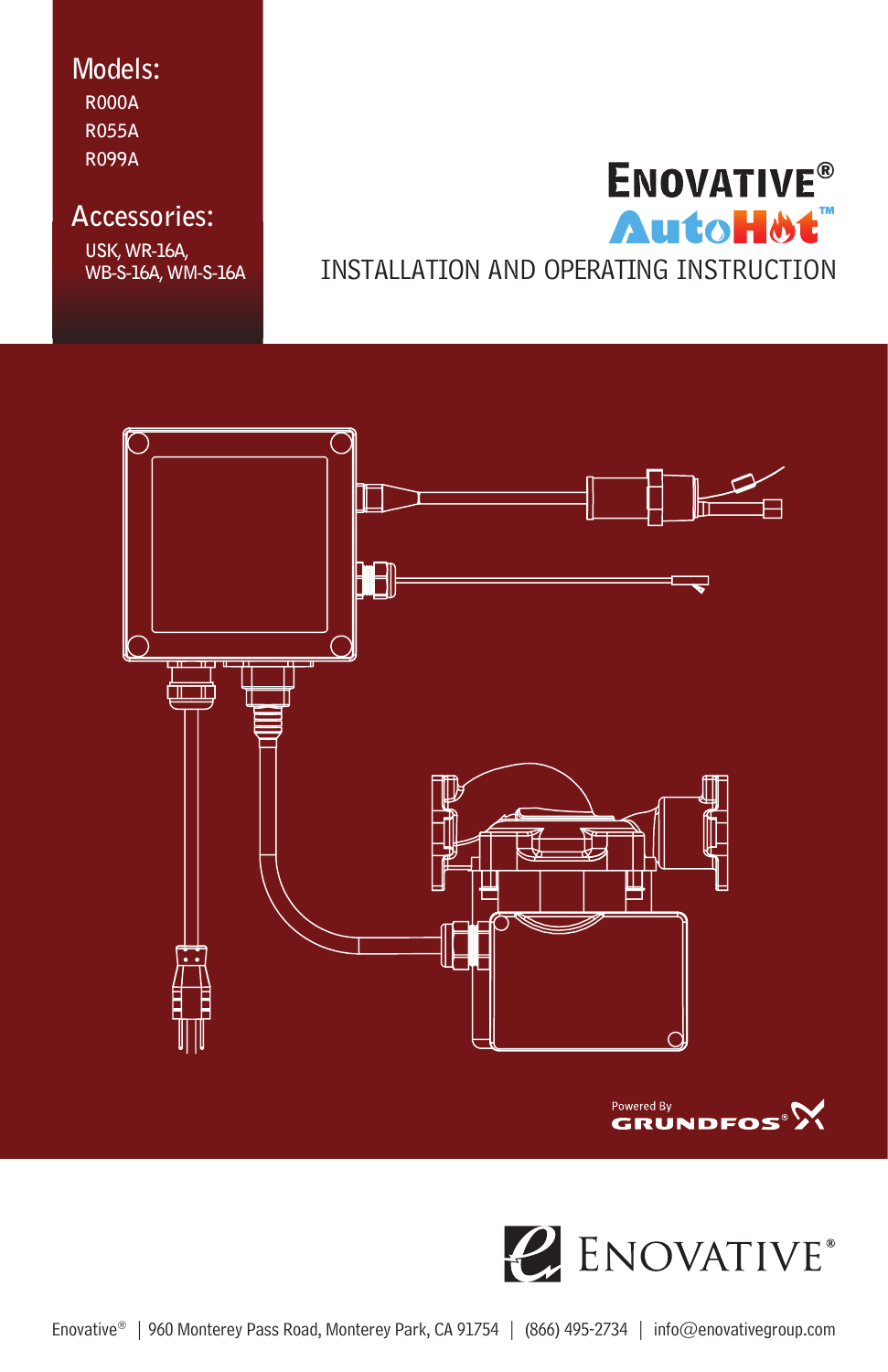#### **INSTALLATION SHALL BE IN ACCORDANCE WITH THE MANUFACTURER'S INSTRUCTION OR WARRANTY MAY BE VOIDED**

### **IMPORTANT**

Operation of the pump without being plumbed into water lines may damage the pump and void the warranty.

## **Included Parts Depend on the Model: Base Models Include: R000A R055A R099A** Auto Children: 1300 60% 2.15<br>Max Wales Beng Chil Collab ENERGY SAVED **Accessory Packages Include:**  $-USK<sub>2</sub>$ **WR-16A: WB-S-16A: WM-S-16A: Wireless Receiver Wireless Button** Wireless (2) Flex Lines, (2) Tees, (2) Flanges **Motion Sensor**

## Tools you need:

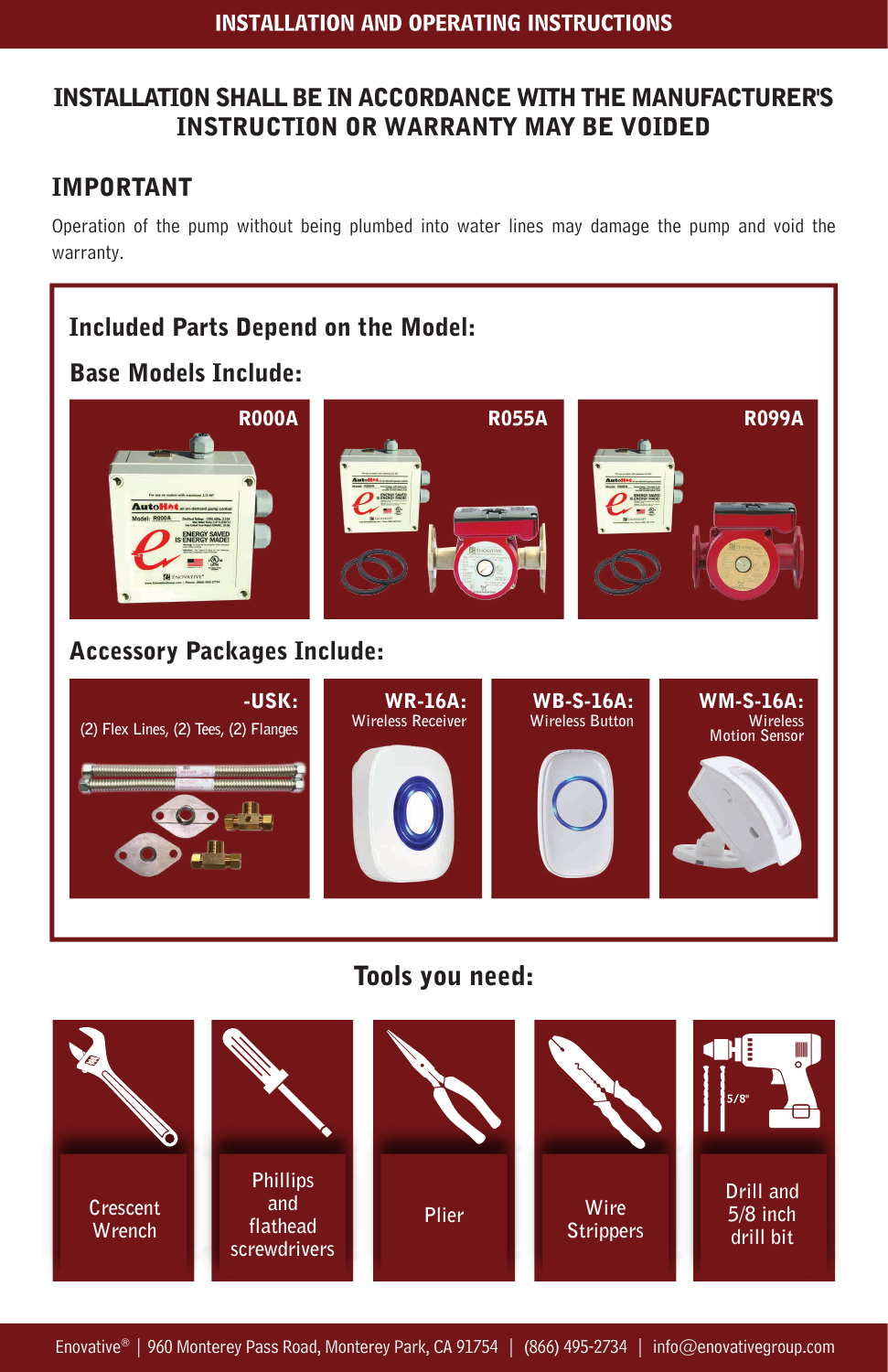# Best Location for the Enovative®<br>AutoHMt™

For those using standard plumbing without a return line, typically, this would be at the fixture farthest away from the water heater, generally the kitchen or master bath room. If your hot water supply runs in two different directions from the water heater, you may need more than one **AutoHMt** 

For those with a return line (**see figure 1**), the pump and controller will be installed near the water heater. Please see page 7 for instructions on where and how to install, and disregard the steps 3 through 7 that involve installing the tees and flex lines under the furthest sink.



For return line installations, all pumps are flanged (where they mount onto the pipe), please order flanges if you don't already have them.

#### Pump Position:

Pump should always be installed in a horizontal position (**as shown in fugure 1 and 2**) with capacitor box facing up toward the sink. Be sure arrow on pump casing is pointing from left to right (hot water to cold water side) prior to connecting the flex lines.

**Note:** T's and flex lines supplied by Enovative® provide maximum flow and performance. Alternative plumbing parts may restrict flow and delay hot water to fixtures.

## Electrical Supply:

A 110V electrical supply outlet is required to power the unit. If an outlet is not available, install a 110V outlet in accordance with all local electrical codes.

**Caution:** Do not plug in **AutoHot** until all plumbing and wiring connections are completed and water supply is turned on. Running the circulating pump without water may damage internal components and void warranty.

#### Note about tees supplied in models that use the –USK accessories to install under the sink.

The two custom adapter "T" are designed to simplify your installation to 1/2" copper hot and cold supply lines.



If you have plumbing other than as shown in these instructions, additional



fittings may be required. Consult a plumbing professional or call us.

Figure 2: **Pump installed under the sink with the Under Sink Kit**



For homes without a return line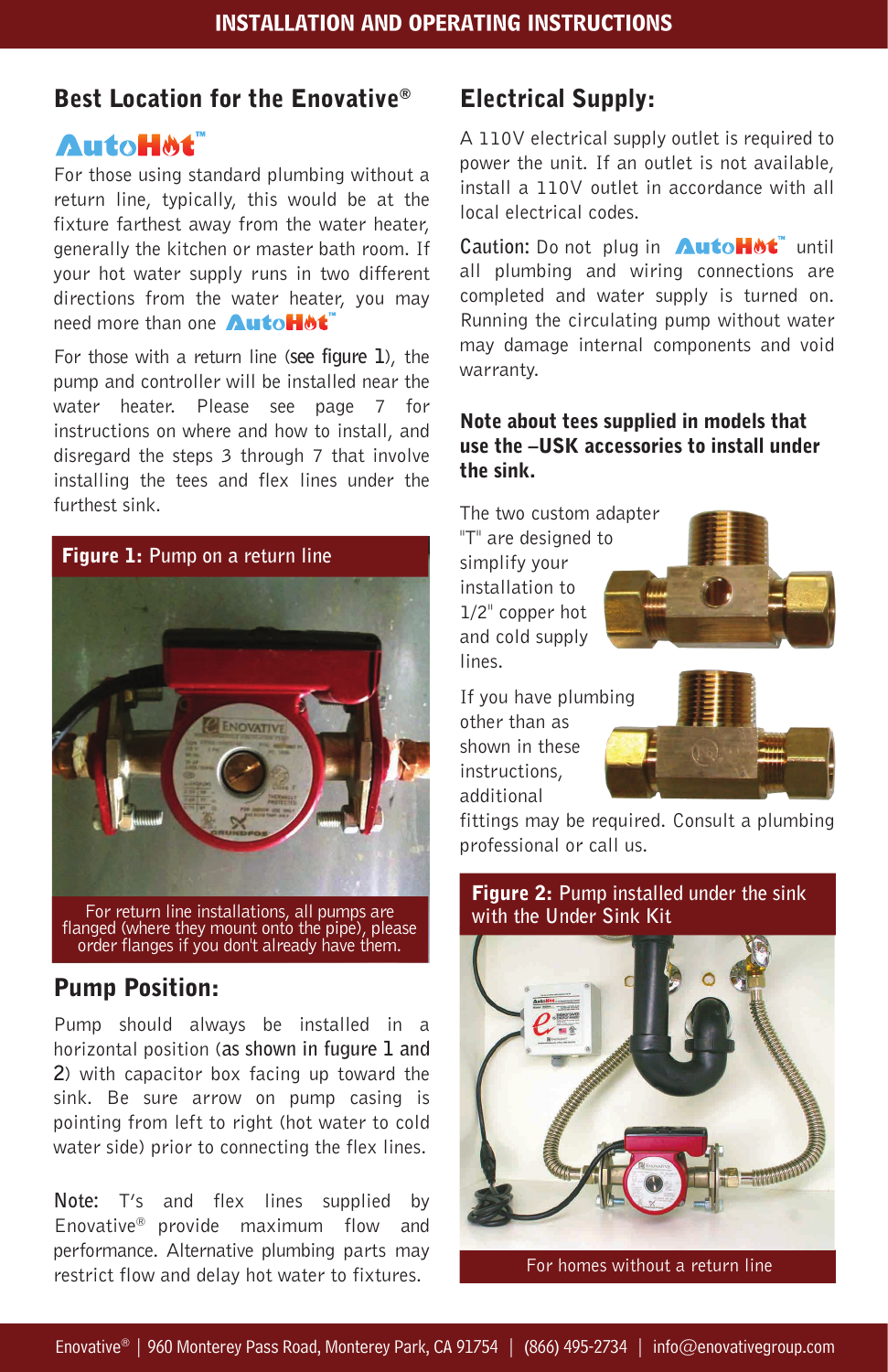

Figure 4: **Install T's and Re-attach Angle Stops**



Figure 5: **Tighten Flange to Pump with Bolts**



Figure 6: **Install Flex Line to T**



Figure 7: **Install Flex Line to Flange**



- 1. Turn off the house water supply at the main shut-off valve.
- 2. Open hot and cold faucets at the fixture chosen for installation. This will relieve water pressure from the hot and cold water lines.
- 3. Remove the hot and cold shut-off valve angle stops from the 1/2" copper pipes located below the sink (**see figure 3**). Be sure to use a catch basin to drain water from hot and cold lines.

Warning: To prevent scalding, use caution when removing valve on hot water line. For ease of installation, leave the existing compression ring and nut from the angle stops on the hot and cold water lines.

- 4. The T with the wire coming out of it has a temperature sensor, this T should generally be installed on the hot side which is normally on the left. Remove the compression ring and nut from the adapter tees provided and slide on to opposite straight copper end. Attach the existing nut and ring to the threaded end of the tee and tighten firmly (**see figure 4**).
- 5. Connect the shut-off valves to the new compression ring and nut and tighten firmly, but be careful not to over tighten.
- 6. Assemble shut-off flanges to pump as shown in **Figure 5** and tighten firmly.
- 7. Attach the stainless steel flex lines to the 3/4" threaded connection on the tees and the 3⁄4" threaded connections on the pump shut-off flanges (**see figure 6 and 7**).

#### BE CAREFUL NOT TO OVER TIGHTEN THE T TO THE SHUT OFF VALVE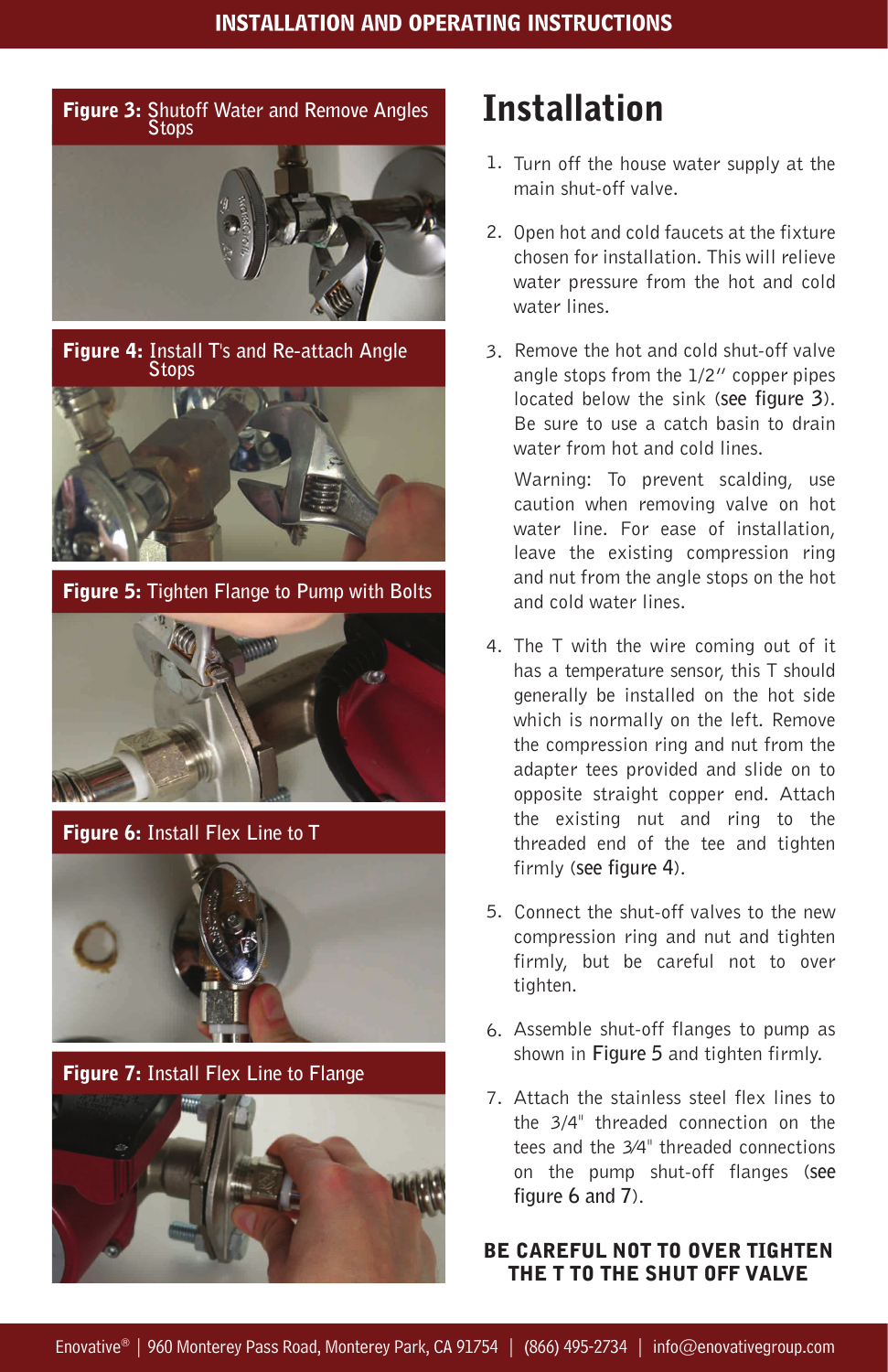## Mounting Controller Box



## Unscrew Lid

1

(do not use power drill because it may strip the plastic lid screws)

## 2 Use the same holes as the lid screws to mount the box

(make sure the wall screw head fits in the hole, and make sure you have a drill but that is long and skinny enough to go all the way in)

## 3 Drill into wall

you may need to install wall anchors depending on the surface

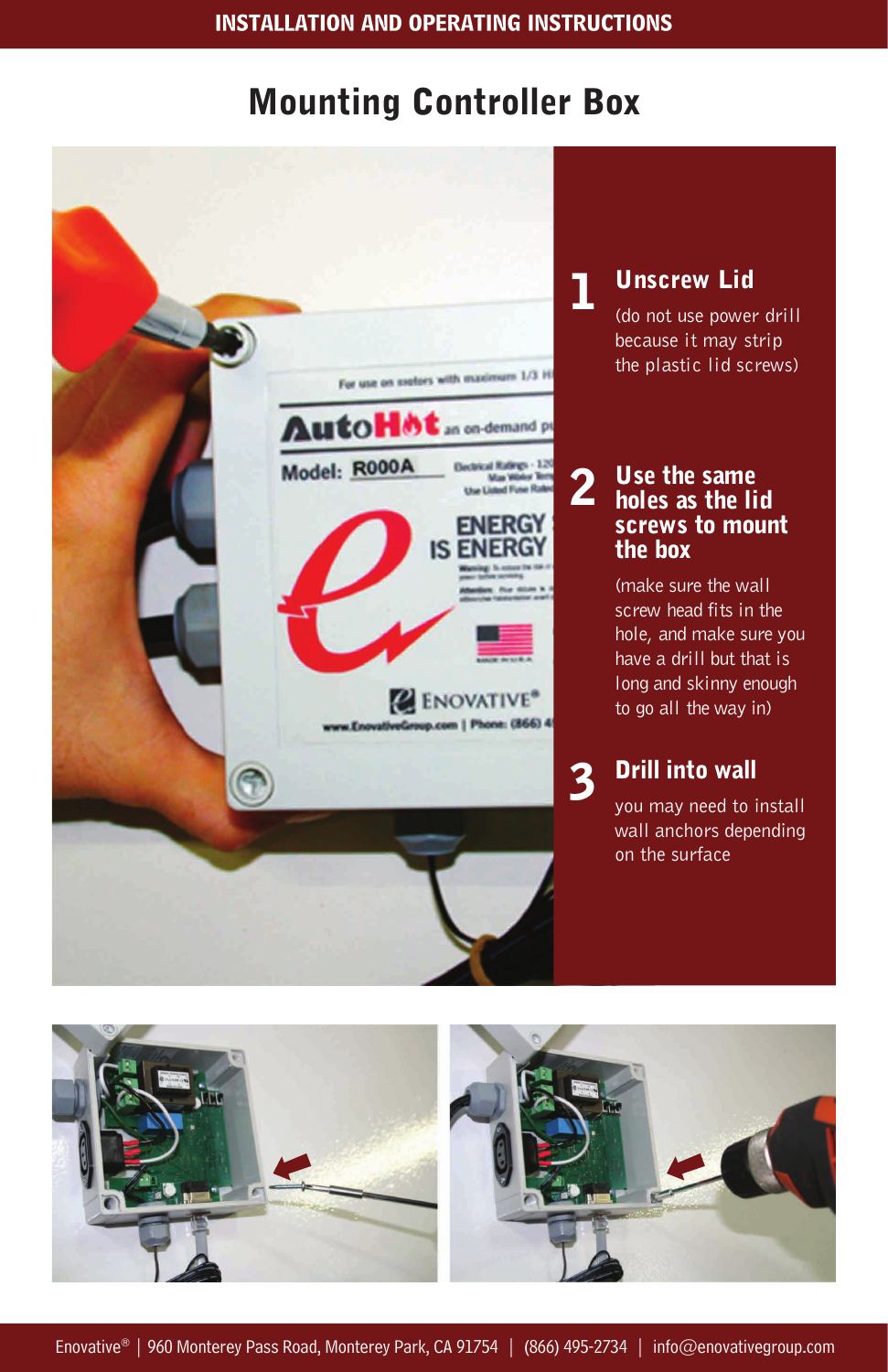

#### Connecting Sensor Wires to Controller

Wired temperature and demand activation sensors will connect to the control board on two adjacent green colored connectors, **marked J3 and J4**.

Fish the wires through the cord grip located at the bottom of the controller enclosure and connect the wires to the green connectors.

Make sure that the temperature sensor is plugged into **J4** and that demand sensor is plugged into **J3**.

## Installing the Hardwired Pushbutton **(starter button)**

The manual starter button is a unique feature to  $\bigwedge^{\bullet}$ uto $\bigwedge^{\bullet}$ The on-demand start to the circulation pump maximizes energy savings and controls operation only when there is a demand for hot water as compared to automatic timer controlled systems.

- $\bf 1$  Drill a 5/8" hole into the desired location, typically the side or front of a vanity cabinet.
- $2$  Insert the gray wire from the controller through the back side of the hole and connect it to the starter
- $\,$  Firmly insert the button into the drilled hole.

## COMPLETING YOUR INSTALLATION

- **1** Turn on the water supply at the main. Check the system carefully for possible leaks. If occur, check all compression and threaded connections and tighten firmly. Open hot and cold fixtures for one to two minutes to flush system completely.
- 2 Plug in the unit to the 110V electrical outlet. The pump will start automatically the first<br>time only and run for a chert time until a rice in temperature is detected by the thermal time only and run for a short time until a rise in temperature is detected by the thermal sensor. Pump will automatically shut off.
- $3$  To test manual starter button, wait for hot water temperature to cool below  $100^\circ$ F approximate-<br>Ly 20, 30 minutes. Bress starter button to energte the nume. The nume should run for a ly 20-30 minutes. Press starter button to operate the pump. The pump should run for a short time and shut off automatically as in step 2.
- 4 Check hot water at the fixture for desired temperature. If hot water temperature is not satisfactory, refer to Trouble Shooting checklist section.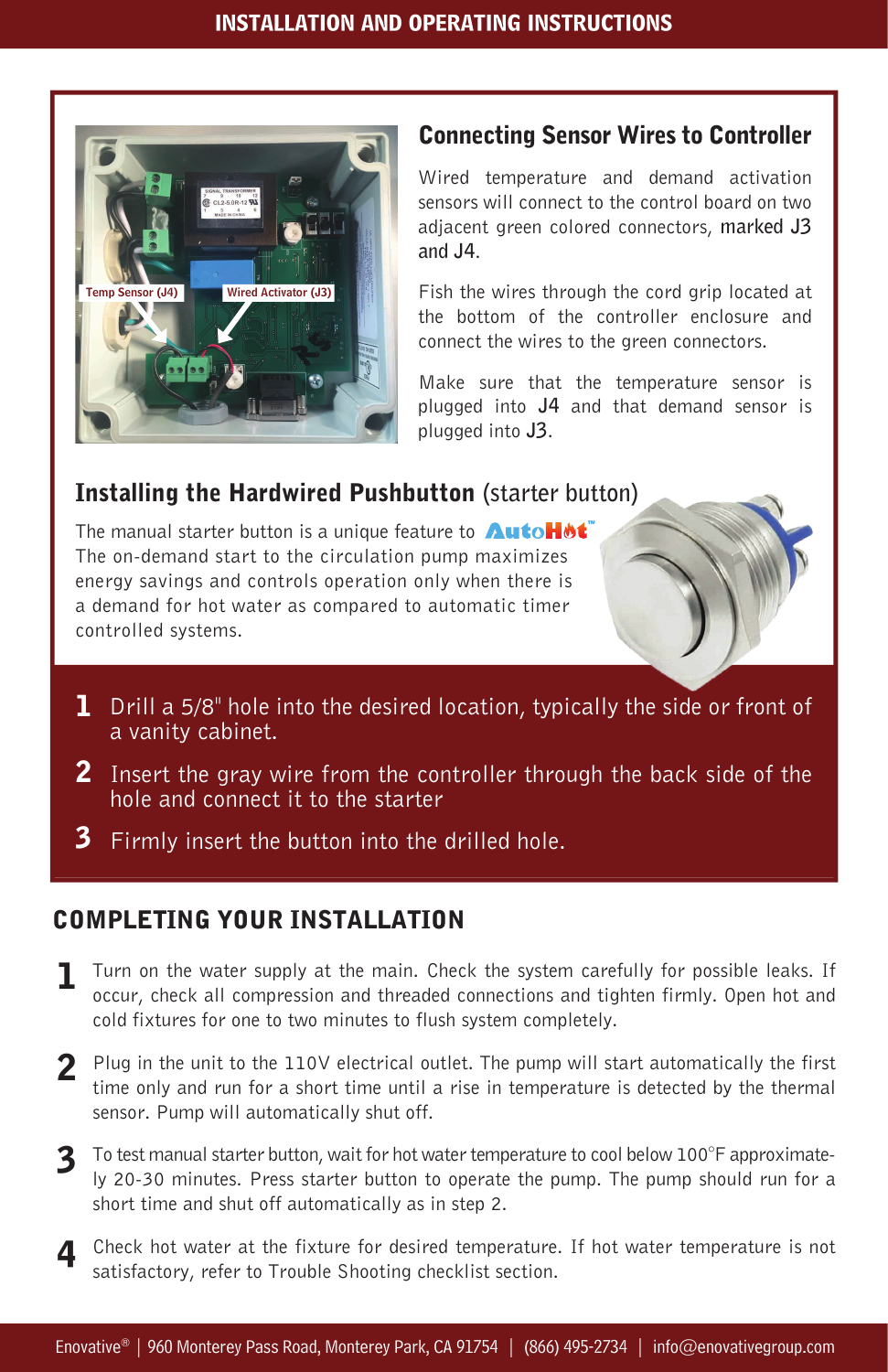## Dedicated Return Line Info



When installing on a dedicated return line (**see figure 1 for an example**), you won't need the -USK undersink kit. This assumes your house has a return pipe, which usually means you already have a recirculation pump.

In this case you are installing the pump near the water heater between flanges. If you already have a pump, it is possible that flanges are already there, otherwise you may need to order flanges and some plumbing parts that are readily available at any local plumbing supplier.

Installation is very simple, if the flanges are in place, all you have to do is bolt the pump in between the flanges, and make sure you have inserted the O-rings or gaskets in between the pump and the flanges to create a watertight seal.

Make sure you relieve any air from your system and so that the pump is able to move water properly and avoid pump damage. Damage from air is not covered under warranty.

Finally, since in this situation the system is not near your sink, you generally want to order wireless pushbuttons and motion sensors that would be placed in each bathroom in order to remotely activate the pump.

If you have any questions don't hesitate to call us.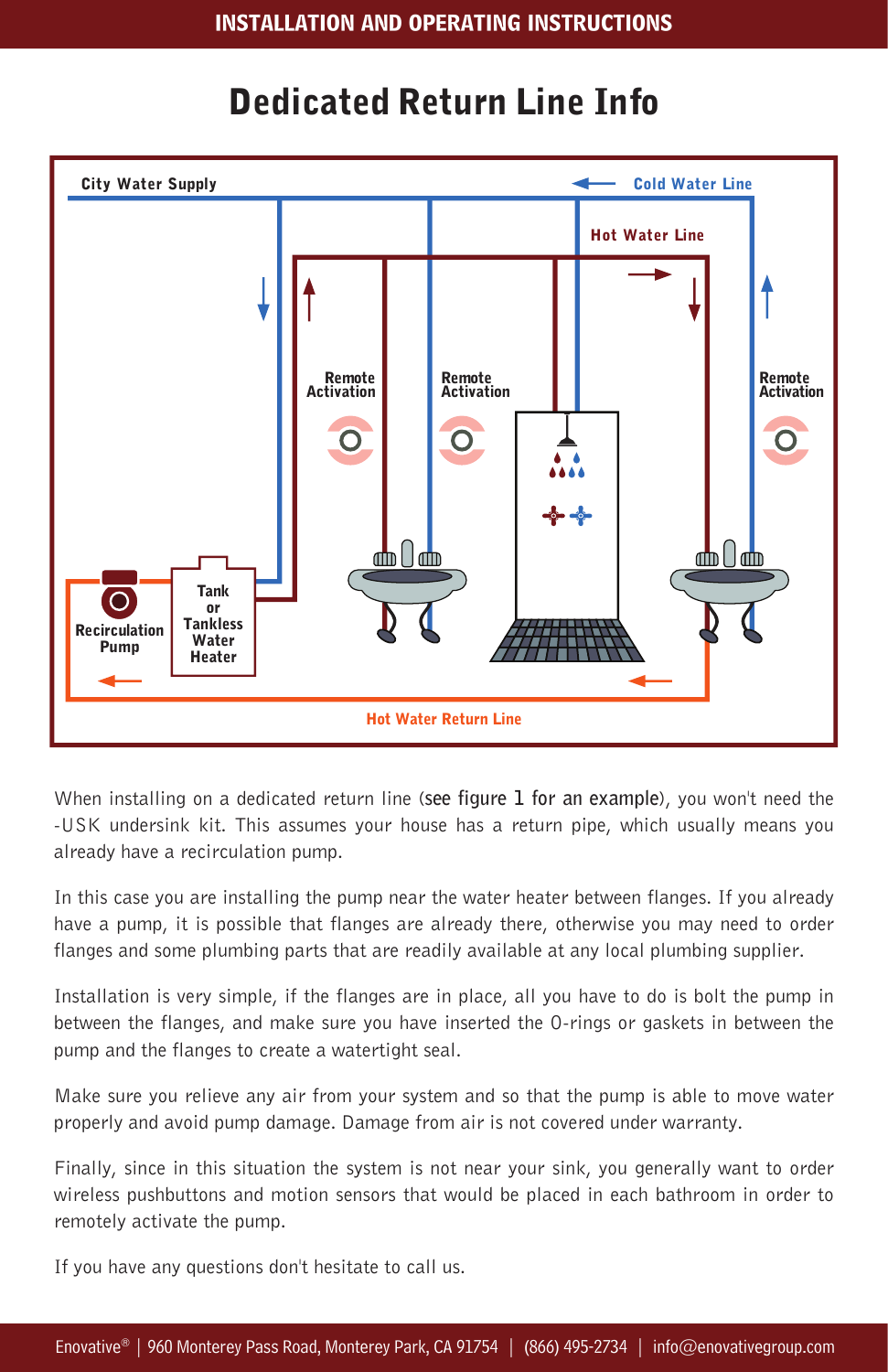## IMPORTANT RECIRCULATION LOOP DESIGN CONSIDERATIONS

- 1. Always insulate hot water pipes when possible. This will significantly slow the cool down time of the pipes and therefore reduce the operation time of the pump.
- 2. Keep branch lines from the recirculation loop to the fixture as short as possible.
- 3. Avoid using 90˚ elbows in your plumbing. Instead, try using a sweeping radius to minimize friction loss and increase pump flow rate.
- 4. Upon start up of the system, make sure that all air has been purged from the return line piping. This can be done easily when the return line is designed as recommended in the illustration.

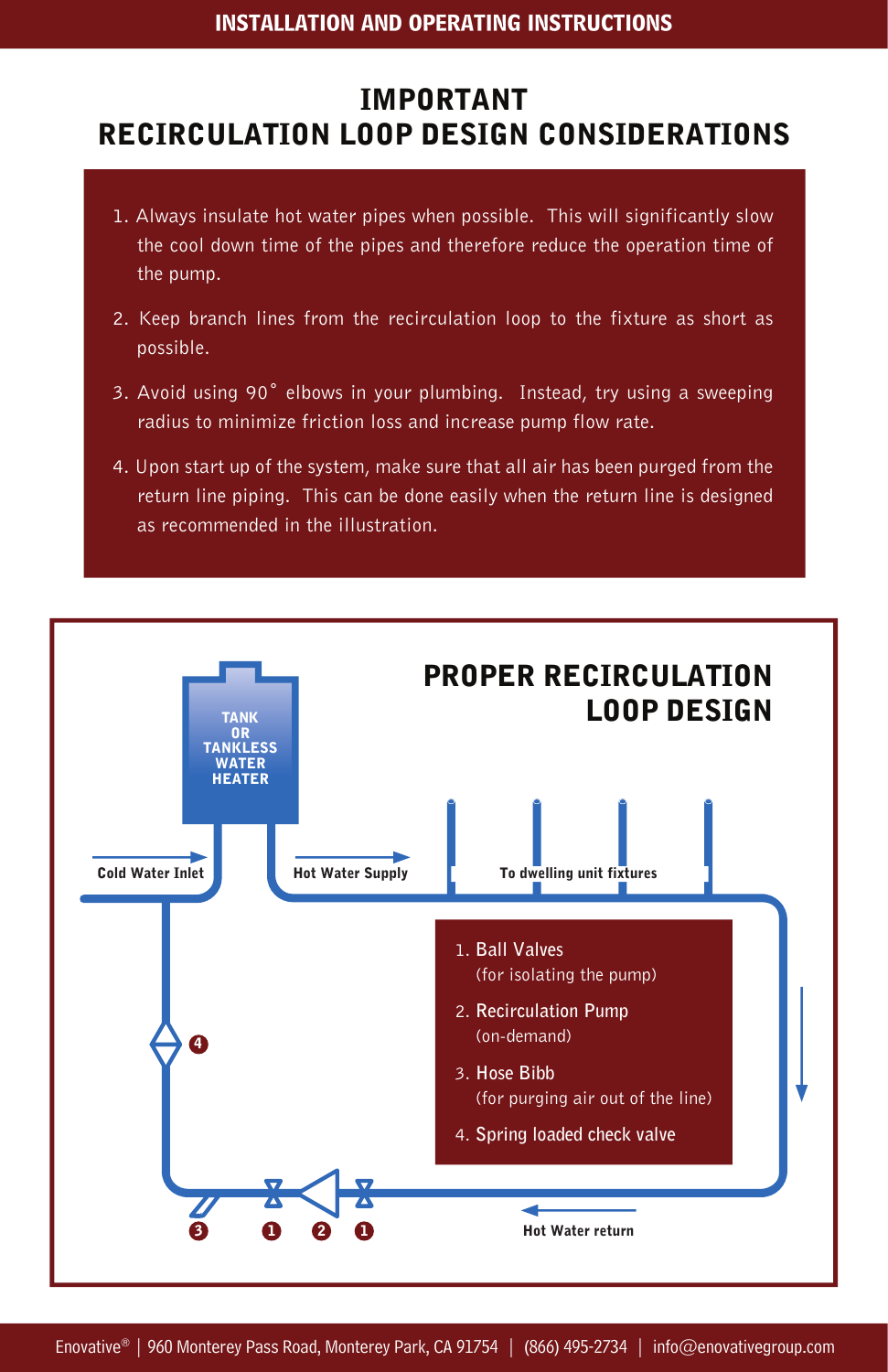## **AutoHAt**" OPERATING INSTRUCTION



#### Remove the controller lid

To access and toggle the control's settings. use a Philips screwdriver to remove the four cover screws and lid from the controller.



## IMPORTANT:



## Adjust the Shut-Off Temperature

If the water needs to be hotter you can turn up the pump shut-off temperature by rotating the white pot labeled "R2" counterclockwise. Turning the pot completely up will result in a shut-off temperature increase from 90°F to 108°F.

## For your safety, always unplug the controller from the power outlet before opening the enclosure or making any adiustments



## **Controller Setting**

Depending on what adjustment you want to make, these switches (S3, S2, S1) should be toggled for the following modes:

| Demand Mode (energy saving)                                            | $\vert_{s_2}$<br>$\overline{\text{}}$ <sub>53</sub> |
|------------------------------------------------------------------------|-----------------------------------------------------|
| <b>Temperature Mode</b>                                                | $s_3$ $s_2$ $s_1$                                   |
| Continuous Mode (bypass controller)<br>(See reverse for simple bypass) | $\frac{1}{s^2}$                                     |
| 4 Minute Demand                                                        | l<br>S2                                             |

If you decide to run the pump in any mode other than Demand Mode, please call us at (866) 495-2734 so that we can record the problem you are experiencing. It is likely that our technical support team will quickly be able to troubleshoot the problem and provide you with a solution to get back on Demand Mode so that you can continue to save energy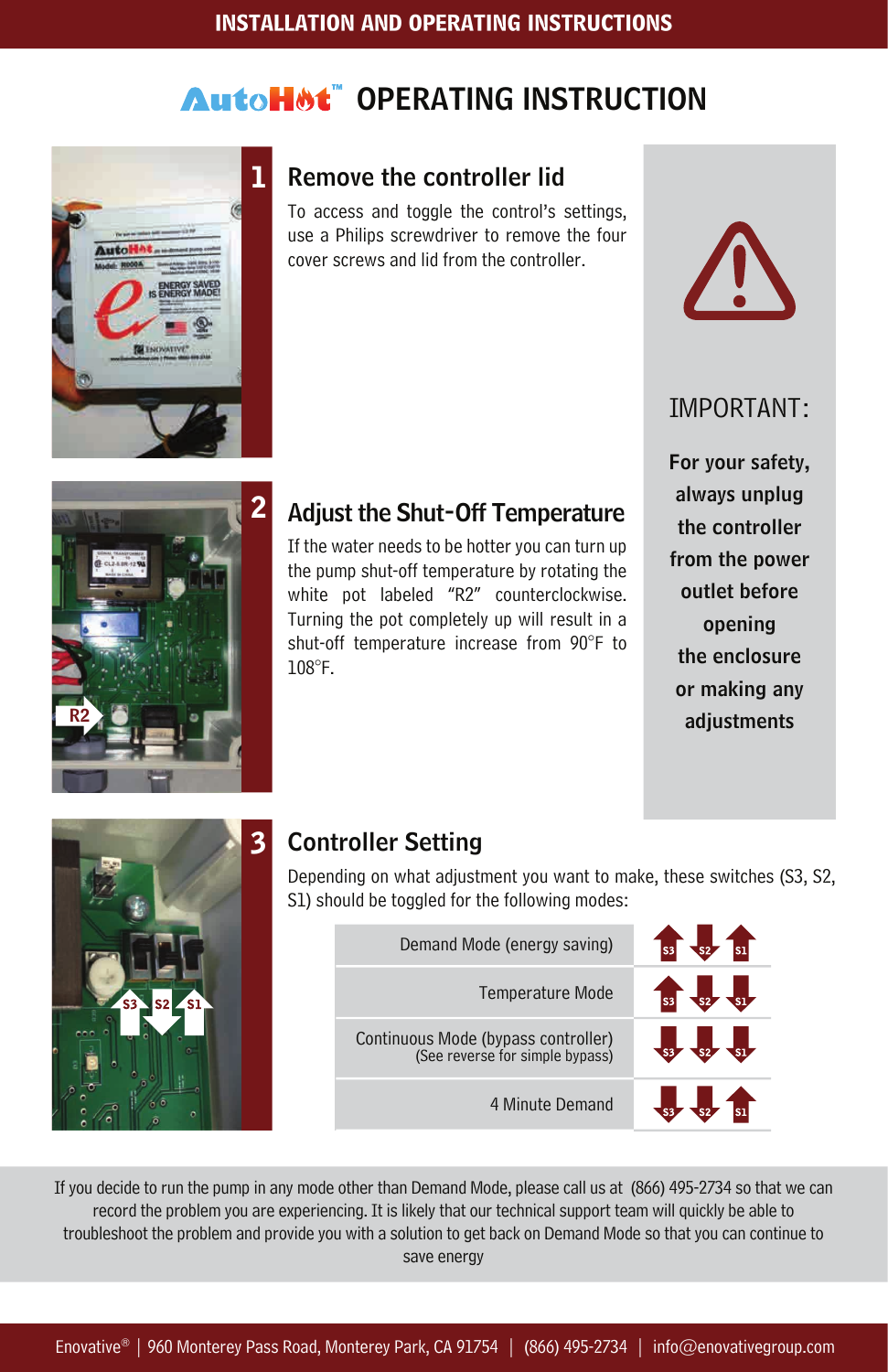## TROUBLESHOOTING - DIAGNOSING SPECIFIC PROBLEMS

| <b>PROBLEM</b>                                              | <b>POSSIBLE CAUSE</b>                                                                                                                                                                                                  | <b>REMEDY</b>                                                                                                                                                                         |
|-------------------------------------------------------------|------------------------------------------------------------------------------------------------------------------------------------------------------------------------------------------------------------------------|---------------------------------------------------------------------------------------------------------------------------------------------------------------------------------------|
| 1. The pump does not run<br>when push button is<br>pressed. | A. No Power at electrical outlet.<br>B. You've plugged the controller into an<br>electrical outlet controlled by a wall switch,<br>(such as the outlet under many kitchen<br>sinks that controls the garbage disposal) | Plug the controller into a<br>٠<br>"hot" outlet                                                                                                                                       |
|                                                             | C. Power cord is not secured to pump<br>D. Wire to push button is not connected well                                                                                                                                   | • Shut off power, then make<br>sure wires have good contact                                                                                                                           |
|                                                             | E. The temperature setting is already sensing<br>"hot" water so the pump is not being<br>activated                                                                                                                     | • Call 1-866-495-2734 to<br>reset sensitivity setting                                                                                                                                 |
| 2. The water is not hot<br>enough                           | A. Pump was installed with water flow going<br>in the wrong direction<br>B. There is something in the piping that has<br>blocked the flow of water                                                                     | • Check the arrows on the<br>pump casing to make sure<br>they point in the correct<br>direction<br>• Check the piping for<br>obstruction                                              |
| 3. There is hot water at<br>the cold water tap              | A. The water temperature sensor is loose or<br>dislodged<br>B. The temperature sensitivity setting now in<br>placeis too low, so the pump is not shutting<br>down soon enough                                          | • Check the connection of the<br>water temperature sensor<br>to make sure it is firmly<br>attached to the plug and<br>casing<br>• Call 1-866-495-2734 to<br>reset sensitivity setting |
| 4. Water is not hot enough<br>when pump shuts down          | A. The temperature sensitivity setting now in<br>place is too high, and the pump is turning<br>itself off too soon                                                                                                     | • Call 1-866-495-2734 to<br>reset sensitivity setting                                                                                                                                 |
| 5. There is hot water in the<br>cold water lines only       | A. The pump is installed backwards                                                                                                                                                                                     | • Reinstall the pump<br>correctly                                                                                                                                                     |

#### Limited Warranty

**Enovative Group, Inc. will replace without charge, at the company's option, any AutoHotTM system, or component**  which is proven defective under normal use within five years from date of purchase. Labor is not included with **Enovative, Inc. Limited warranty.** 

In order to obtain services under this warranty, it is the responsibility of the purchaser to promptly notify the<br>Company in writing and promptly deliver the item in question to Enovative Group, Inc., 242 Hampton Drive, **Venice CA 90291. If product or part in question contains no defect as covered in this warranty, the purchaser will be billed for the parts and labor charges in effect at the time of factory examination and repair.** 

**Any product or part not installed or operated inconformity with instructions or which has been subject to misuse, misapplication, the addition of petroleum based fluids or certain chemical additives to the system, or other abuse, will not be covered by this warranty. Enovative Group, Inc. is not responsible for any pre-existing condition of the components or system which the AutoHotTM system installed or attached to.** 

**Enovative Group, Inc. OFFERS THIS WARRANTY IN LIEU OF ALL OTHER WARRANTIES. ANY WARRANTY IMPLIED BY LAW INCLUDING WARRANTIES OF MERCHANTABILITY OR FITNESS IS IN EFFECT ONLY FOR THE DURATION OF THE EXPRESS WARRANTY SET FORTH ABOVE.** 

**THE ABOVE WARRANTIES ARE IN LIEU OF ALL OTHER WARRANTIES, EXPRESS OR STATUATORY, OR ANY OTHER WARRANTY OBLIGATION ON THE PART OF ENOVATIVE GROUP, INC.** 

**ENOVATIVE GROUP, INC. WILL NOT BE LIABLE FOR ANY SPECIAL INCIDENTAL, INDIRECT OR CONSEQUENTIAL DAMAGES RESULTING FROM THE USE OF ITS PRODUCTS OR ANY INCIDENTAL COSTS OF REMOVING OR REPLACING DEFECTIVE PRODUCTS.**

**This warranty gives you specific rights, and you may have other rights which vary from state to state. Some states do not allow limitations on how long an implied warranty lasts or on the exclusion of incidental of consequential damages, so those limitations or exclusions may not apply to you.**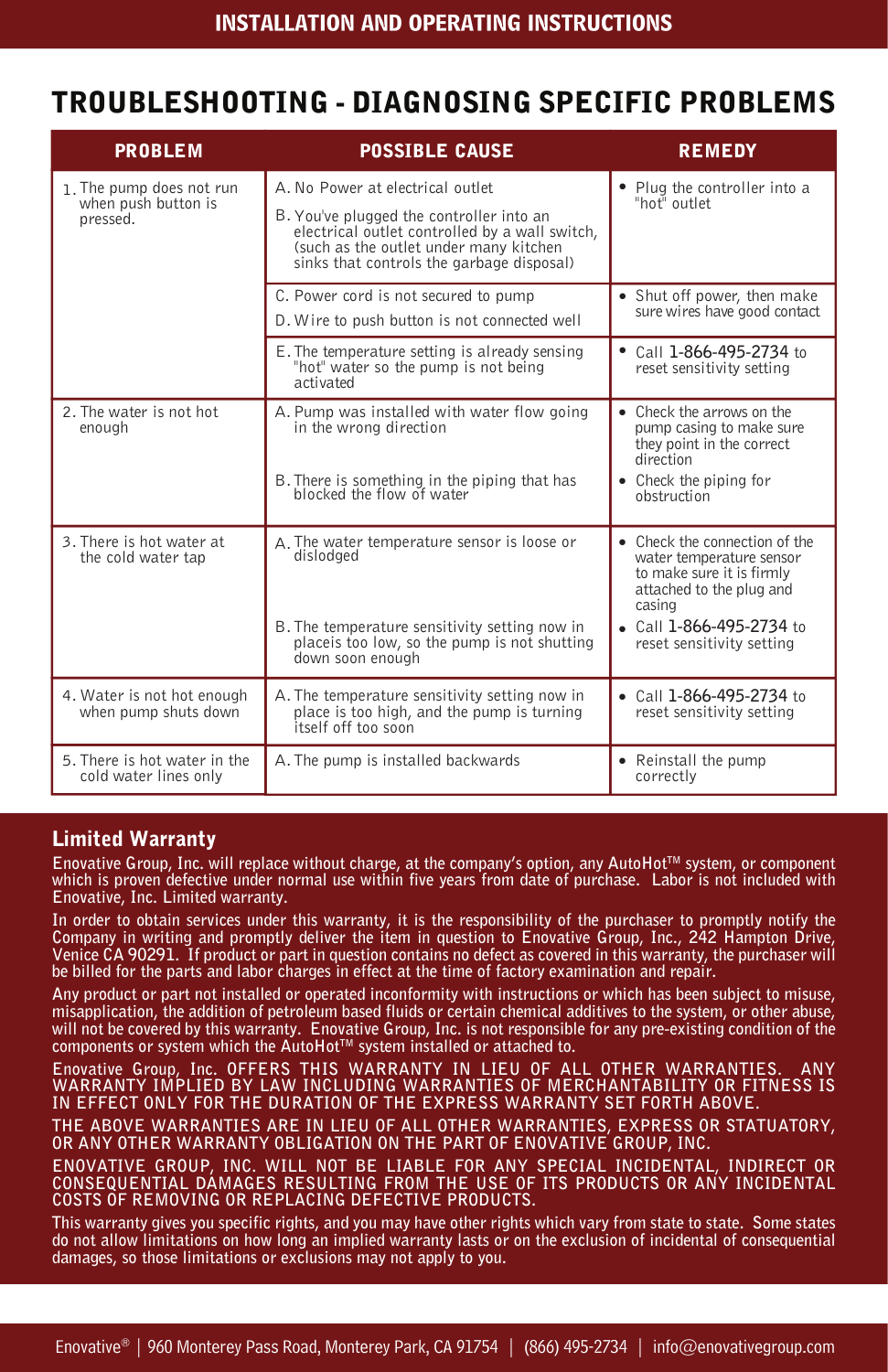Enovative® | 960 Monterey Pass Road, Monterey Park, CA 91754 | (866) 495-2734 | info@enovativegroup.com